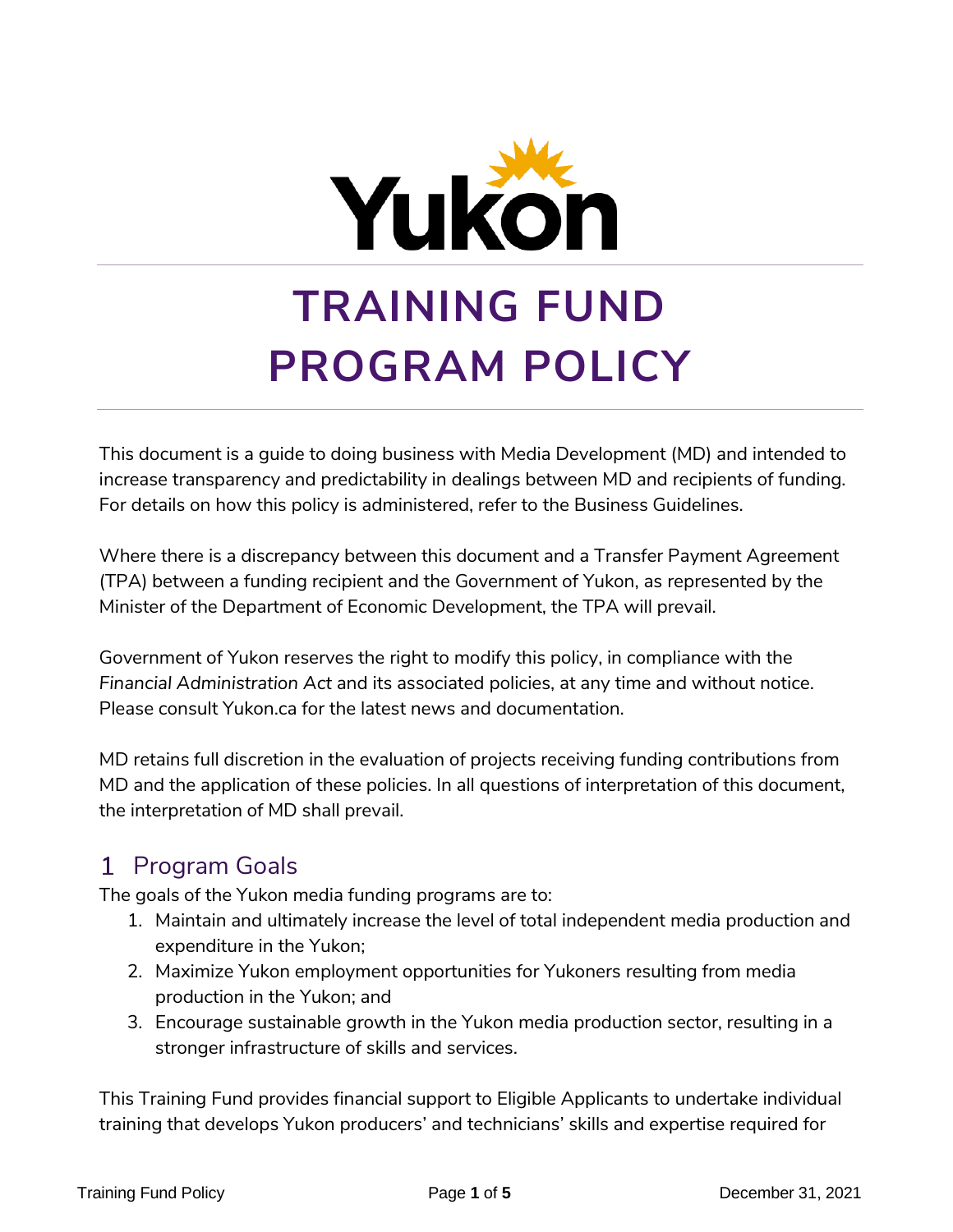

development, production, post-production and/or marketing of film, television and digital content of economic benefit to the Yukon, and to deliver training programs that increase opportunities for Yukoners to obtain employment in the film, television and digital production sectors, locally, nationally and internationally.

Eligible Costs may include those necessary for an individual to attend training courses and for organizations to deliver training programs in the Yukon. Success in the Training Fund will be primarily measured in the short term by attendance at training events, and in the long term by growth in the number of Yukoners earning income in the media production sector.

## 2 Application Process

MD will begin receiving applications on a yearly opening date published on Yukon.ca. Processing of applications will be conducted as expeditiously as possible on a first-come, first-served basis until resources for the program are depleted, at which time the program will be closed.

There is no restriction on the number of applications that may receive funding per Eligible Applicant.

## 2.1 Complete Application

The following documentation is required at time of submission to submit a Complete Application:

For Yukon Residents:

- **Completed and signed application form;**
- **Applicant resume outlining their experience in media production;**
- Budget for the project, including all sources of funding for the project;
- $\overline{750} 1,000$ -word statement of intent outlining why the individual is pursuing the training and how the training relates to the individual's career plans; and
- A completed and signed Residency Declaration.

For Organizations:

- **Completed and signed application form;**
- Budget for the project, including all sources of funding for the project;
- A description of the training program(s), target audience, and intended outcomes for which funding is being sought; and
- Names and biographies of all instructors for the training program.

Templates for the above documents can be found on Yukon.ca. MD may also ask for other documents considered necessary to confirm eligiblity.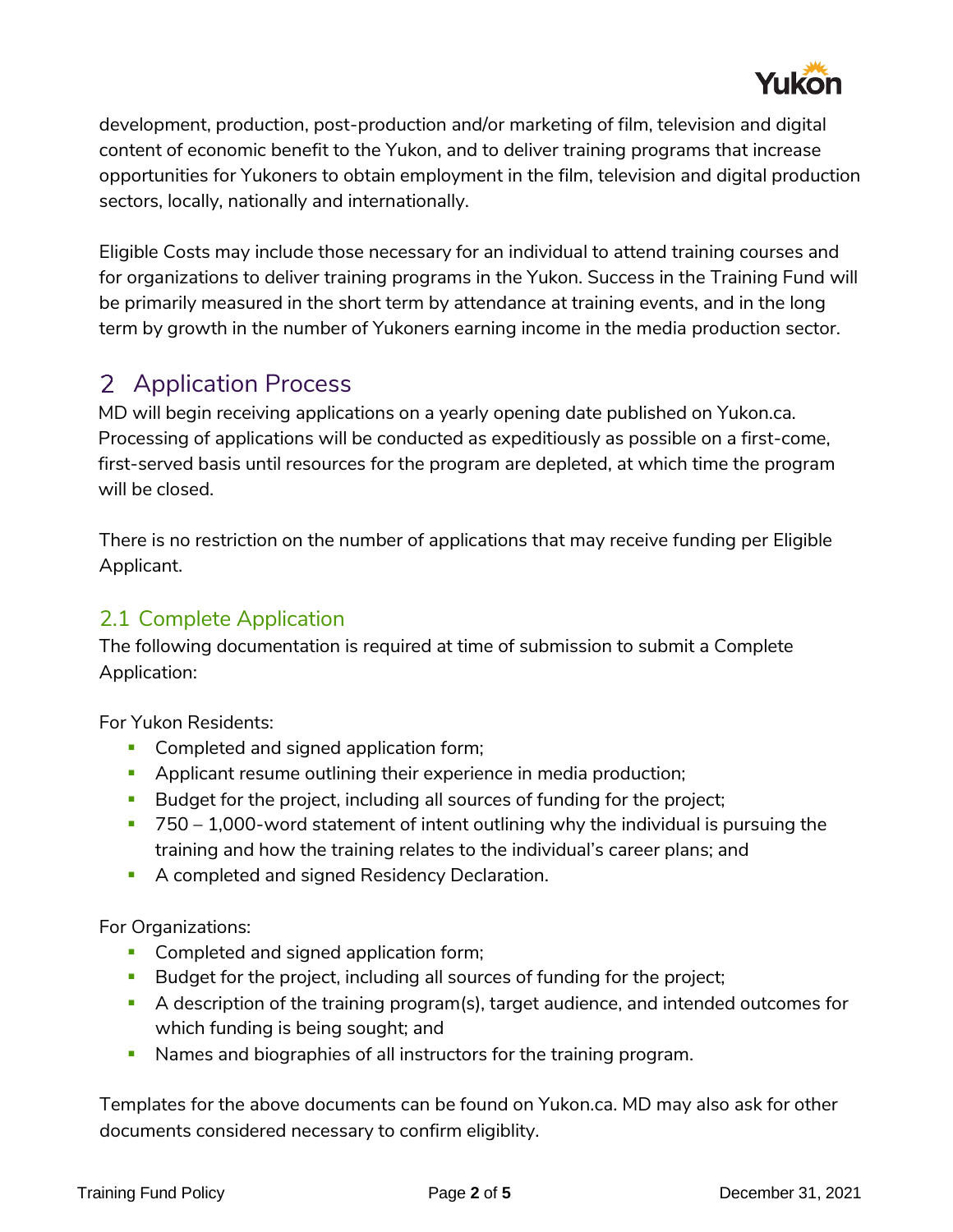

Incomplete and ineligible applications will be removed from further consideration. To avoid being removed from the queue and having to resubmit, Applicants are strongly encouraged to contact MD to discuss their questions before submitting a Complete Application.

# Evaluation Criteria

Applications will be evaluated according to the following criteria:

- **The eligibility of the applicant;**
- **The significance of the training project to the trainee, in the case of individuals, or of** the training program to the Yukon's media production sector, in the case of Registered Yukon Non-Profit Organizations;
- The ability of the applicant to realize the objectives of the project;
- **Evidence of the applicant's high degree of commitment to the sector in the Yukon;** and
- Reasonableness of the budget, including the applicant's contribution.

MD may convene a panel with membership as appropriate to provide advice regarding the final selection for approval of applications. The decisions of MD are final and no feedback will be provided on the relative competitiveness of submissions. Applicants are welcome to resubmit an unsuccessful application due to oversubscription at a future opening date, provided the planned activities have not commenced.

# 4 Funding Contribution

Eligible Applicants that meet the requirements of the Training Fund will receive the lesser of:

For individuals:

**510,000 or 75% of the approved cash expenditures in the project budget. The** approved cash expenditures will be net of all deferrals and in-kind contributions to the Project.

For Organizations:

**525,000 or 75% of the approved cash expenditures in the project budget. The** approved cash expenditures will be net of all deferrals and in-kind contributions to the Project.

No more than 50% of the total budget of any application can be eligible travel expenses.

After 100% of financial sources are secured (net of MD's funding contribution), the successful Applicant will sign a TPA with the Government of Yukon in accordance with the *Financial Administration Act* its associated policies.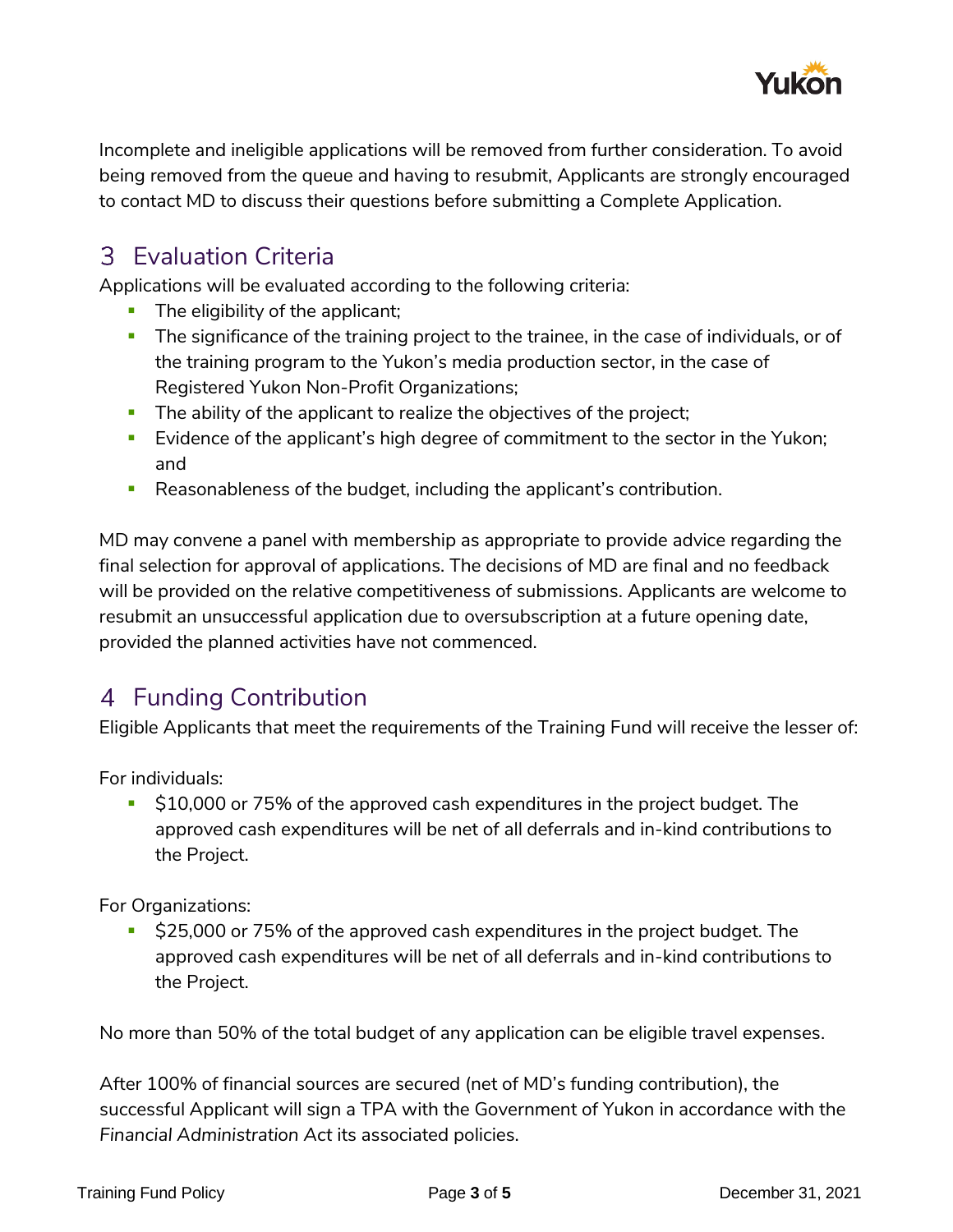

## Definitions

All Applicants must also abide by the MD Business Guidelines which are an integral part of these program policies. The MD Business Guidelines, which will be amended from time to time, are published on Yukon.ca. Where there is a discrepancy between the following definitions and the MD Business Guidelines, the MD Business Guidelines will prevail.

## 5.1 Eligible Applicants

Eligible applicants include:

- **Theory Allents** Pukon Residents; and
- **Registered Yukon Non-Profit Organizations.**

### 5.2 Eligible Costs

Eligible Costs are costs set out in the project budget for the Eligible Project or the final cost report as applicable, plus costs that MD considers necessary and minus costs that MD considers excessive, inflated or unreasonable. MD's participation is calculated on the Eligible Costs of an Eligible Project and assessment of the Eligible Costs is at MD's sole discretion. In general, the following are Eligible Costs for training:

For Yukon Residents*:*

- Tuition, required texts and consumable materials required for post-secondary coursework, short-term educational pursuits such as workshops or training and mentorship in Key positions; and
- **Travel and accommodation for short-term educational pursuits.**

For Registered Yukon Non-Profit Organizations:

- **Professional fees;**
- **Space and equipment rental;**
- **Consumable products necessary for the delivery of the training;**
- **Marketing and promotional cost for the training program;**
- **Administration costs to a maximum of 15% of the cash budget; and**
- **Transportation, accommodation and per diems for visiting instructors.**

Costs incurred prior to submitting the application are not eligible costs.

Travel costs are limited to the lowest economy airfare, accommodation for a standard room, and per diems are not to exceed the posted Yukon government rate.

#### 5.3 Eligible Projects

The Eligible Project may include: